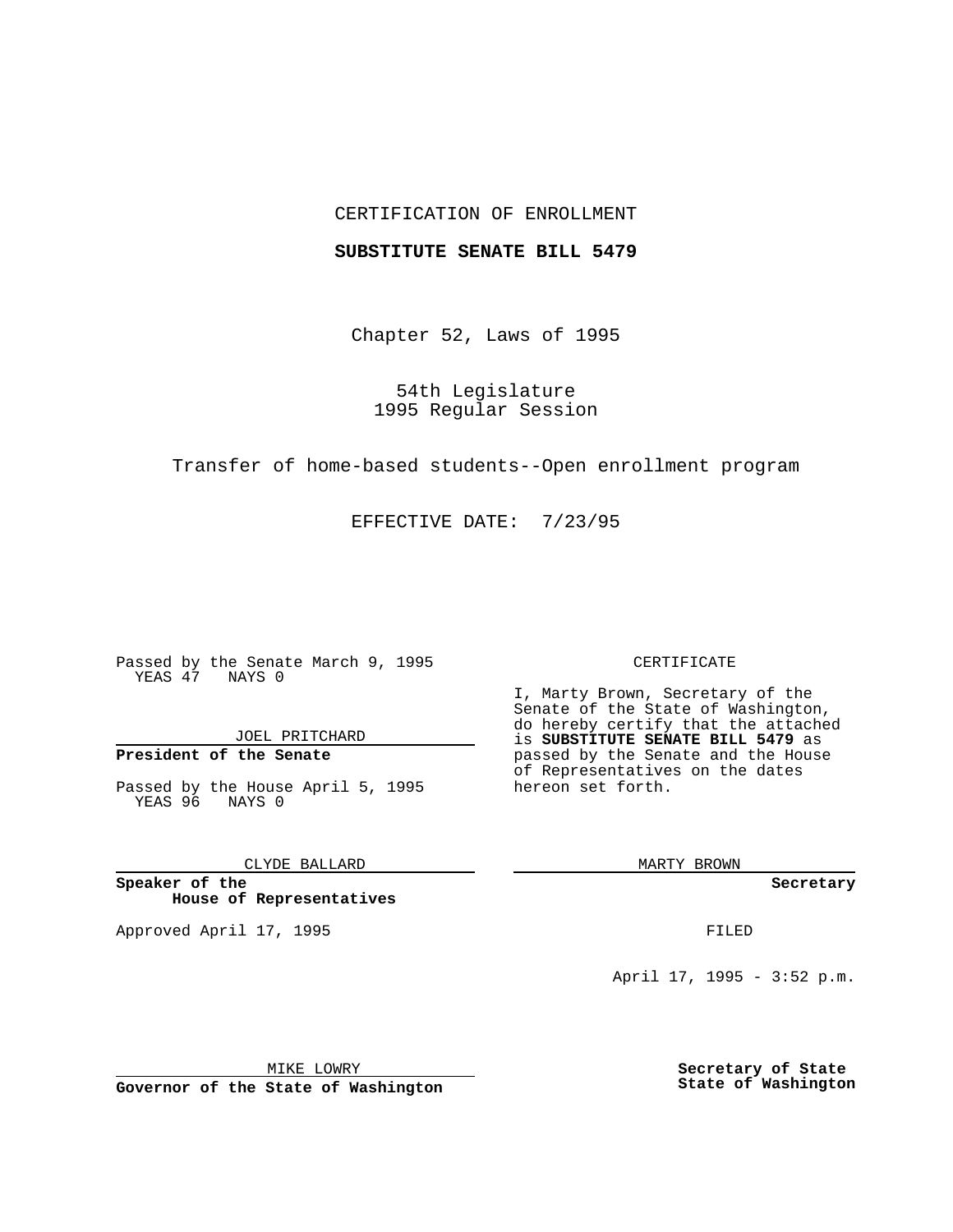## **SUBSTITUTE SENATE BILL 5479** \_\_\_\_\_\_\_\_\_\_\_\_\_\_\_\_\_\_\_\_\_\_\_\_\_\_\_\_\_\_\_\_\_\_\_\_\_\_\_\_\_\_\_\_\_\_\_

\_\_\_\_\_\_\_\_\_\_\_\_\_\_\_\_\_\_\_\_\_\_\_\_\_\_\_\_\_\_\_\_\_\_\_\_\_\_\_\_\_\_\_\_\_\_\_

Passed Legislature - 1995 Regular Session

## **State of Washington 54th Legislature 1995 Regular Session**

**By** Senate Committee on Education (originally sponsored by Senators Hargrove, Hochstatter and Oke)

Read first time 03/01/95.

 AN ACT Relating to clarifying transfers under the public school open enrollment program; and amending RCW 28A.200.010, 28A.225.220, and 28A.225.225.

BE IT ENACTED BY THE LEGISLATURE OF THE STATE OF WASHINGTON:

 **Sec. 1.** RCW 28A.200.010 and 1993 c 336 s 1103 are each amended to read as follows:

 Each parent whose child is receiving home-based instruction under RCW 28A.225.010(4) shall have the duty to:

 (1) File annually a signed declaration of intent that he or she is planning to cause his or her child to receive home-based instruction. The statement shall include the name and age of the child, shall specify whether a certificated person will be supervising the instruction, and shall be written in a format prescribed by the superintendent of public instruction. Each parent shall file the statement by September 15 of the school year or within two weeks of the beginning of any public school quarter, trimester, or semester with the superintendent of the public school district within which the parent 18 resides or the district that accepts the transfer, and the student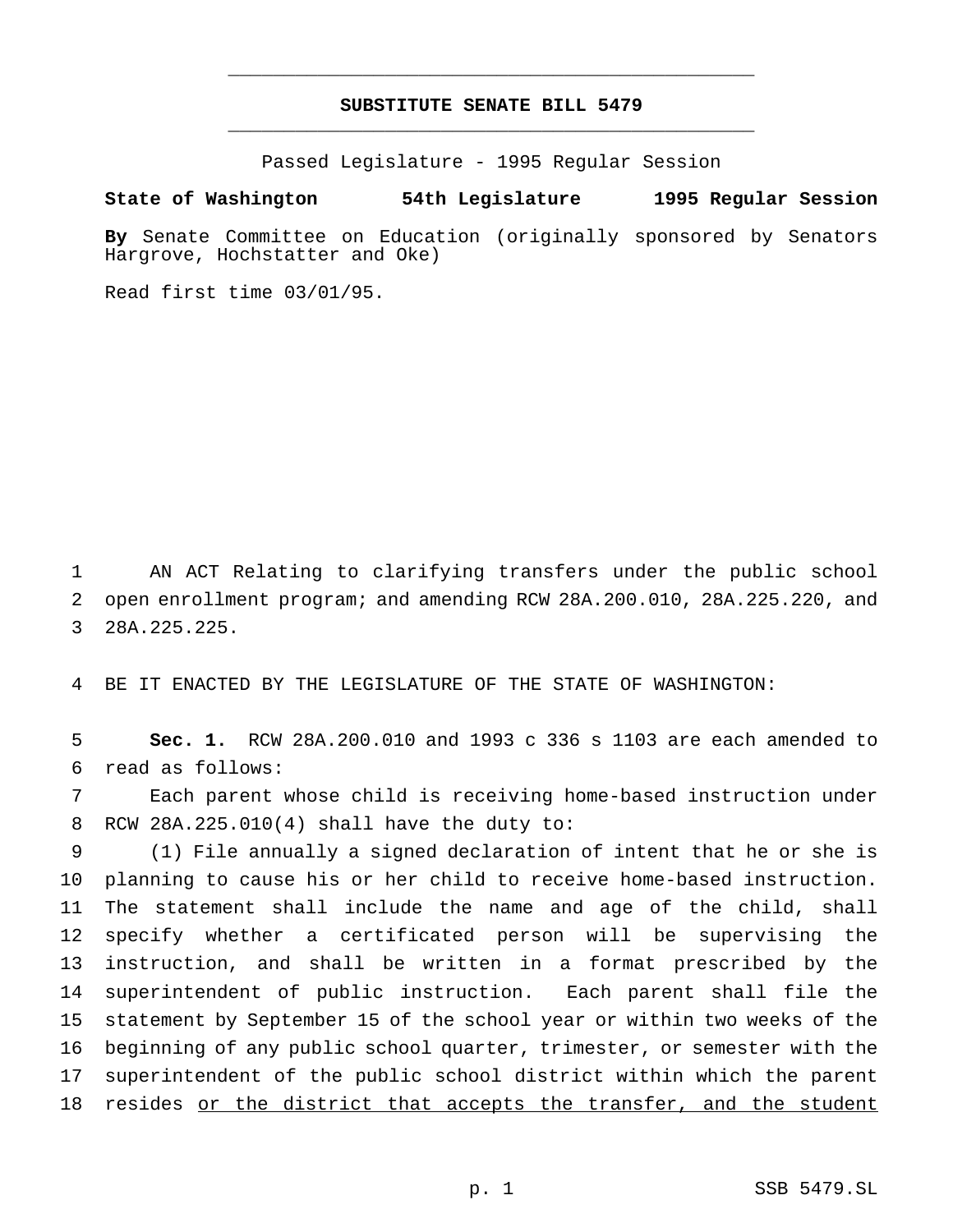shall be deemed a transfer student of the nonresident district. Parents may apply for transfer under RCW 28A.225.220;

 (2) Ensure that test scores or annual academic progress assessments and immunization records, together with any other records that are kept relating to the instructional and educational activities provided, are forwarded to any other public or private school to which the child transfers. At the time of a transfer to a public school, the superintendent of the local school district in which the child enrolls may require a standardized achievement test to be administered and shall have the authority to determine the appropriate grade and course level placement of the child after consultation with parents and review of the child's records; and

 (3) Ensure that a standardized achievement test approved by the state board of education is administered annually to the child by a qualified individual or that an annual assessment of the student's academic progress is written by a certificated person who is currently working in the field of education. The state board of education shall not require these children to meet the student learning goals, master the essential academic learning requirements, to take the assessments, or to obtain a certificate of mastery pursuant to RCW 28A.630.885. The standardized test administered or the annual academic progress assessment written shall be made a part of the child's permanent records. If, as a result of the annual test or assessment, it is determined that the child is not making reasonable progress consistent with his or her age or stage of development, the parent shall make a good faith effort to remedy any deficiency.

 Failure of a parent to comply with the duties in this section shall be deemed a failure of such parent's child to attend school without valid justification under RCW 28A.225.020. Parents who do comply with the duties set forth in this section shall be presumed to be providing home-based instruction as set forth in RCW 28A.225.010(4).

 **Sec. 2.** RCW 28A.225.220 and 1993 c 336 s 1008 are each amended to read as follows:

 (1) Any board of directors may make agreements with adults choosing to attend school: PROVIDED, That unless such arrangements are approved by the state superintendent of public instruction, a reasonable tuition charge, fixed by the state superintendent of public instruction, shall be paid by such students as best may be accommodated therein.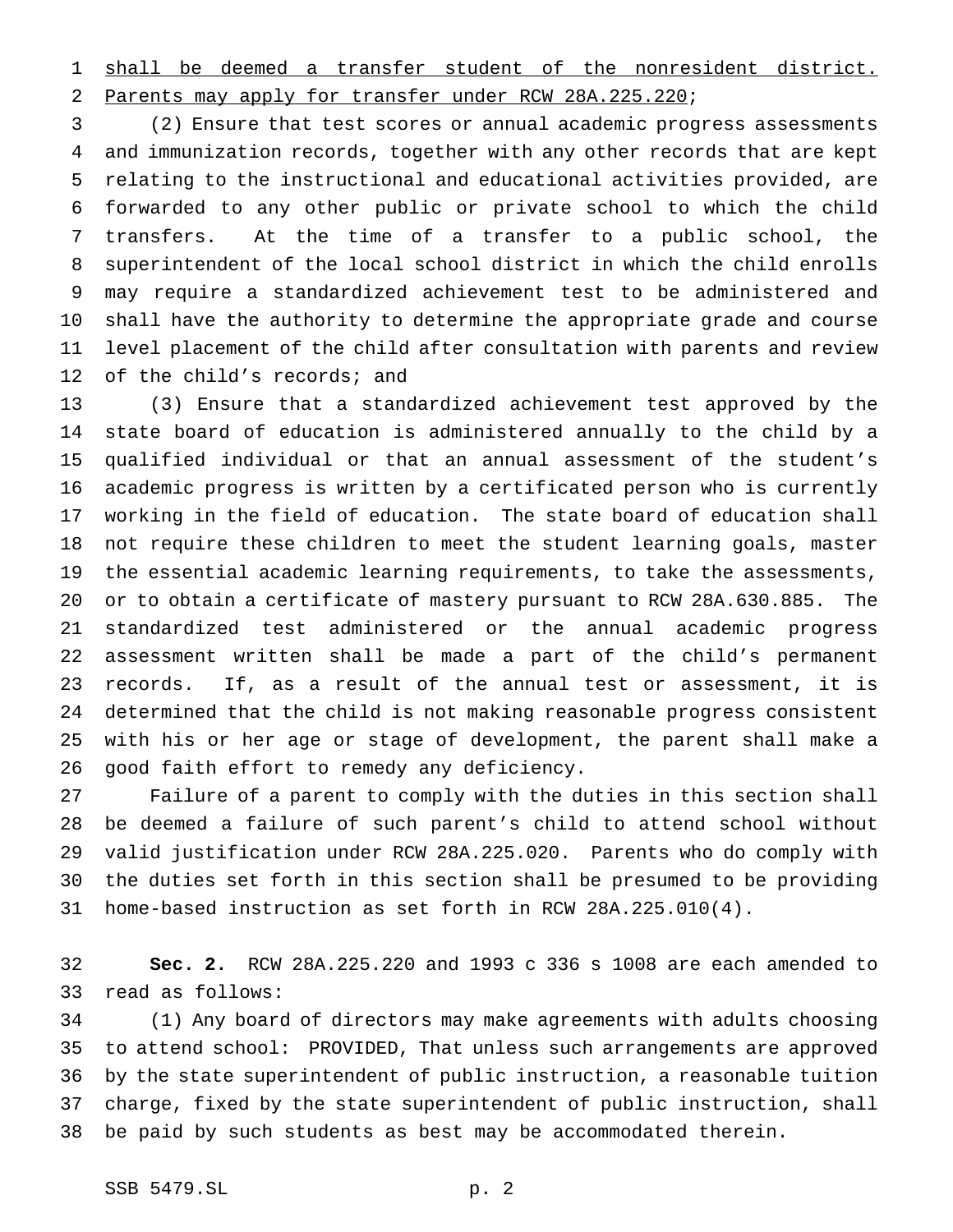(2) A district is strongly encouraged to honor the request of a parent or guardian for his or her child to attend a school in another 3 district or the request of a parent or guardian for his or her child to transfer as a student receiving home-based instruction.

 (3) A district shall release a student to a nonresident district that agrees to accept the student if:

 (a) A financial, educational, safety, or health condition affecting the student would likely be reasonably improved as a result of the transfer; or

 (b) Attendance at the school in the nonresident district is more accessible to the parent's place of work or to the location of child care; or

(c) There is a special hardship or detrimental condition.

 (4) A district may deny the request of a resident student to transfer to a nonresident district if the release of the student would adversely affect the district's existing desegregation plan.

 (5) For the purpose of helping a district assess the quality of its education program, a resident school district may request an optional exit interview or questionnaire with the parents or guardians of a child transferring to another district. No parent or guardian may be forced to attend such an interview or complete the questionnaire.

 (6) Beginning with the 1993-94 school year, school districts may not charge transfer fees or tuition for nonresident students enrolled under subsection (3) of this section and RCW 28A.225.225. Reimbursement of a high school district for cost of educating high school pupils of a nonhigh school district shall not be deemed a transfer fee as affecting the apportionment of current state school funds.

 **Sec. 3.** RCW 28A.225.225 and 1994 c 293 s 1 are each amended to read as follows:

 (1) All districts accepting applications from nonresident students 32 or from students receiving home-based instruction for admission to the district's schools shall consider equally all applications received. Each school district shall adopt a policy establishing rational, fair, and equitable standards for acceptance and rejection of applications by June 30, 1990. The policy may include rejection of nonresident students if acceptance of these students would result in the district experiencing a financial hardship.